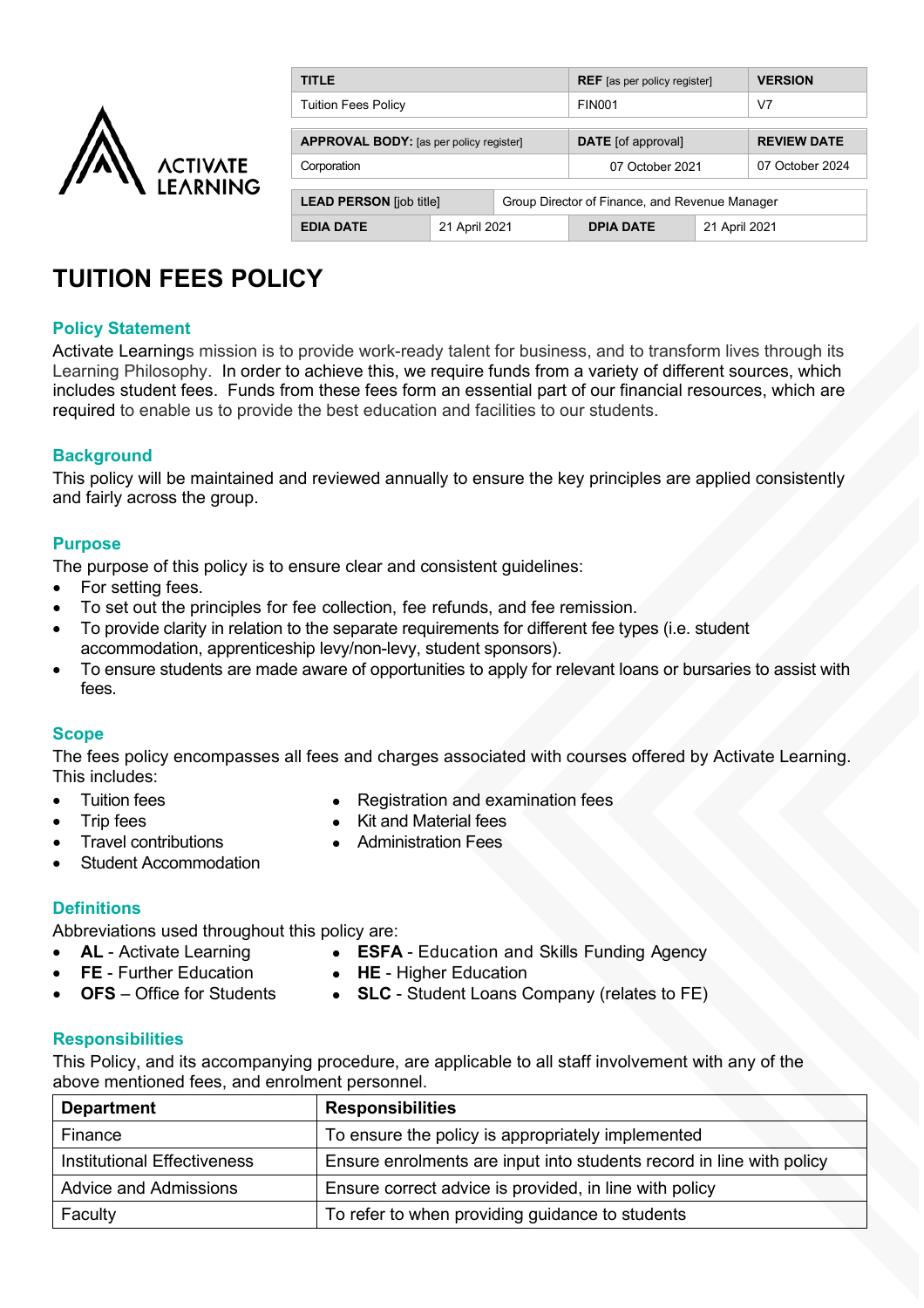## **Student Fees and Charges**

## **General**

- Fees are reviewed on an annual basis.
- Fees are charged annually, except FE courses where a loan is available. FE loan courses are quoted for the entire duration of the programme, to enable the full loan value to be applied for.
- AL will endeavor not to change course fees from those which are published however, reserve the right to do so, prior to the commencement of the course.

## **Further Education Fees**

- Students non-funded and co-funded will be charged in line with ESFA Policy.
- Students will be made aware if eligible for an Advanced Learner Loan.
- If a student changes course, the student may be liable for additional fees in relation to the new course.
- It is the responsibility of the student to provide the correct information for fee assessment purposes. Incorrect data given at point of enrolment may give rise to further charges.

## **Higher Education Fees**

- The OFS provides a national framework in which tuition fee levels are agreed.
- HE students are not entitled to any fee remission.
- Higher level qualifications delivered as part of an Apprenticeship programme are to be funded through Apprenticeship eligible funding routes only.
- Students will be made aware if eligible to apply for a loan via the Student Loan Company.

## **International Students**

- International students require a visa prior to studying in the UK.
- The International department manage the visa application process on behalf of students. Fees in relation to this are required to be paid in advance by the student.
- Students must pay 50% of fees to reserve their place on the course. The remaining balance must be paid prior to or at enrolment.
- If the students visa application is rejected, fees will be refunded subject to an administration fee.

## **Students under 16 Years Old**

- Fees incurred for students who are under 16 and enrolled at a school, will be paid directly by the student's school.
- Fees incurred for students who are not on a school roll (including international), will be funded by ESFA.

## **Apprenticeships**

- All fees related to Apprenticeship programmes are subject to contracting terms and ESFA funding requirements.
- Apprenticeships are funded via the Levy or Non-Levy Government funding route.
- A **Non-Levy** employer is required to pay a contribution towards their Apprentice. Employers must not pass any fees onto the apprentice.
- A **Levy** employer must authorise the release of levy funds, through the Government Apprenticeship Service website to pay AL for their services.
- If a Levy employer incurs apprenticeship fees in excess of their "Pot" value they will be invoiced for fees not recovered, in accordance with the governments apprentice levy rules.
- If an employer fails to pay their apprenticeship contribution within agreed timescales AL reserves the right to suspend the Apprentice. This may lead to the student being unable to obtain their qualification. If an apprentice withdraws or changes employer, fees will be prorated accordingly.

## **Awarding Body Registrations and Examinations**

- External applicants who are not enrolled at AL will not be entered for examinations.
- Students entered for re-sit examinations are liable for the fees regardless of age.